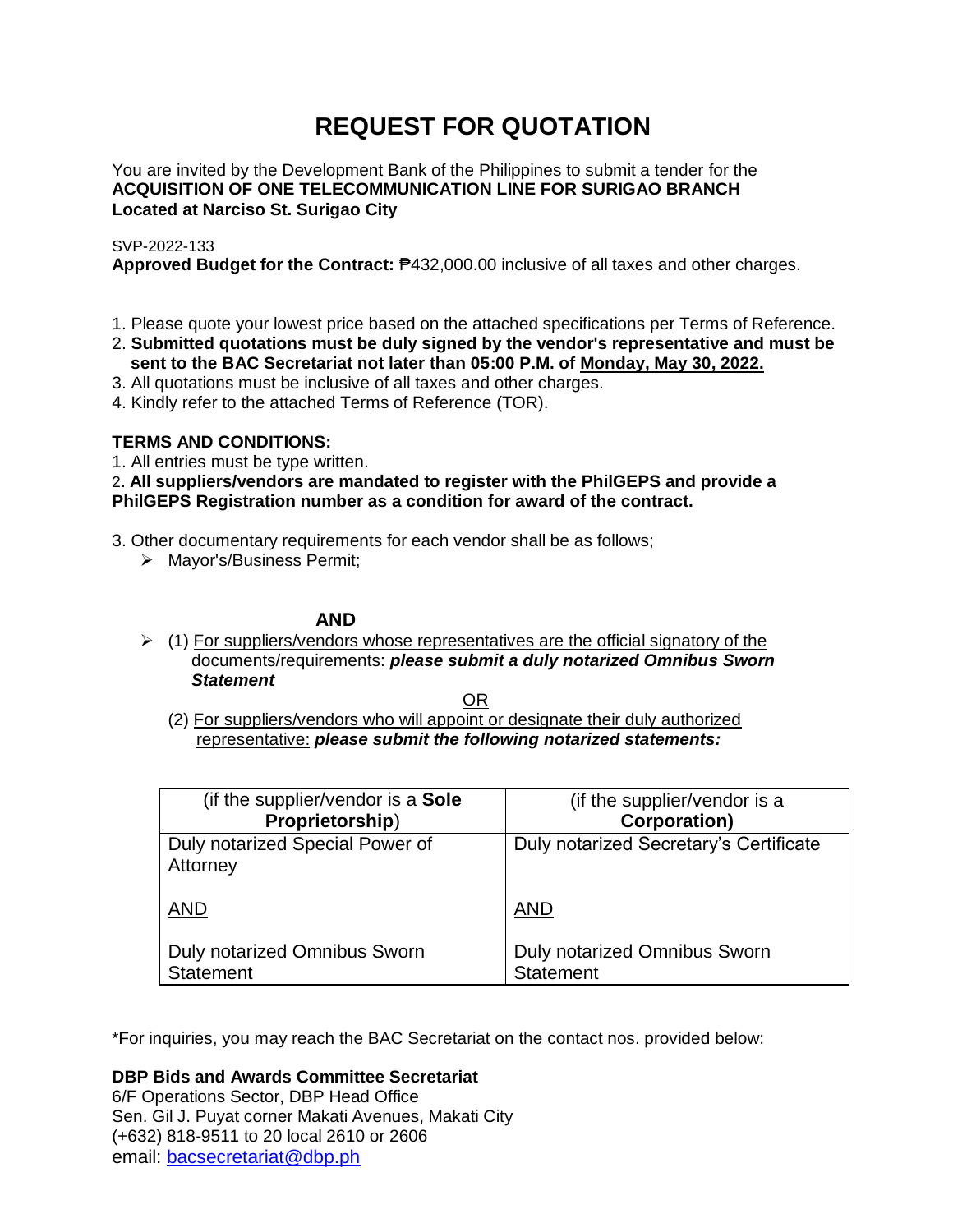#### **Annex A**

## ACQUISITION OF NEW, ADDITIONAL AND/OR REPLACEMENT TELECOMMUNICATION LINE/CONNECTIVITY SERVICE FOR THE DEVELOPMENT BANK OF THE PHILIPPINES (DBP)-**SURIGAO BRANCH**

#### APPROVED BUDGET FOR THE CONTRACT: Php 432,000

#### **TECHNICAL SPECIFICATIONS**

#### A. BACKGROUND

The telecommunication connectivity service (line) is for the connection of DBP online systems, services and facilities in any of the following DBP remote sites:

- A.1. Branch Office, including:
	- A.1.a. Lending Center
	- A.1.b. Cash Center
	- A.1.c. Branch-Lite Unit
- A.2. Automated Teller Machine (ATM)

#### **B. OBJECTIVE**

To acquire stable, reliable and secure telecommunication connectivity/line service to link DBP remote sites to the Head Office from an authorized and qualified telecommunication service provider (Telco).

## C. COVERAGE OF THE CONTRACT

The contract will be for a one (1) year period starting from date of acceptance of service with the option for automatic renewal.

#### **D. MINIMUM SPECIFICATIONS**

- D.1. Connectivity/Line Service Availability
	- > The minimum availability of service is 99.6%.
- D.2. Connectivity/Line Specifications
- D.2.a. Branch Office  $\triangledown$ 
	- D.2.a.i. Wired MPLS/VPN, Radio Last Mile with minimum of 10 Mbps bandwidth
	- D.2.a.ii. Inclusive network equipment, such as router and or router/modem, must not be on End-of-Life/End-of-Support status within the contract period
	- D.2.a.iii. Router must support GRE/mGRE tunneling and IP Security (ex. dynamic VPN) and SNMP
	- D.2.a.iv. DBP shall have the full access of the router
	- D.2.a.v. Provide near real time and historical link monitoring

#### D.2.b. ATM - Wired n

- D.2.b.i. VPN connection at least 128 Kbps via MPLS
- D.2.b.ii. Inclusive network equipment, such as router and or router/modem, must not be on End-of-Life/End-of-Support status within the contract period
- D.2.b.iii. Support GRE tunneling and SNMP
- D.2.b.iv. Provide near real time and historical link monitoring

Page 1 of 4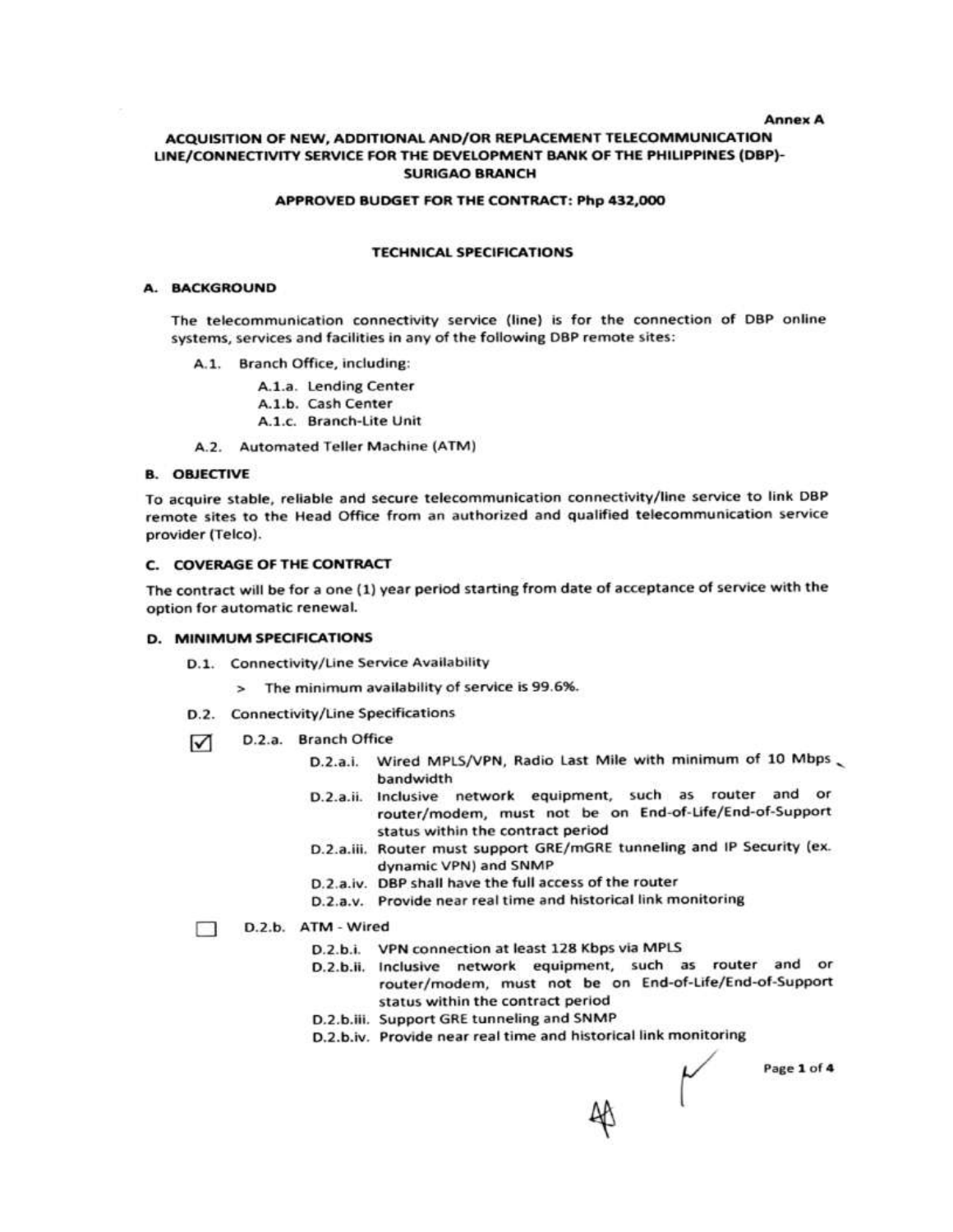ACQUISITION OF NEW, ADDITIONAL AND /OR REPLACEMENT OF TELECOMMUNICATION LINE / CONNECTIVITY SERVICE FOR THE DEVELOPMENT BANK OF THE PHILIPPINES (DBP)

- $\Box$  D.2.c. ATM Wireless
	- D.2.c.i. Provide data transmission function by public GPRS/ GSM network or higher
	- D.2.a.vi. Inclusive network equipment, such as router and or router/modem, must not be on End-of-Life/End-of-Support status within the contract period
	- D.2.c.ii. Support GRE Tunneling and SNMP
	- D.2.c.iii. Provide GUI access for local and remote management
	- D.2.c.iv. Operate at -30~+75°C temperature
	- D.2.c.v. Has LED status indication
	- D.2.c.vi. Support RJ45 console port
	- D.2.c.vii. Include: 1 power cord, 2 antennas, 1 console cable, 1 set documentation
	- D.2.c.viii. Provide near real time and historical link monitoring.
	- D.2.c.ix. Meet the average latency requirement of not greater than 200ms measured using the Ping utility or any similar mobile applications
	- D.2.c.x. Meet signal requirement of not less than 2 bars measured using mobile or similar devices capable of said measurement
	- D.2.c.xi. DBP shall have full access to the Modem/Router
- D.3. Support Services and Incident Management
	- D.3.a. The Telco shall provide 24 x 7 onsite, telephone and email support. For every service unavailability/downtime reported, the response time shall be within thirty (30) minutes.
	- D.3.b. Upon the occurrence of service unavailability/downtime, the Telco shall:
		- D.3.b.i. Conduct problem isolation/resolution and link restoration activities
		- D.3.b.ii. Notification via electronic mail (E-mail) and telephone within one (1) hour of the occurrence
		- D.3.b.iii. Minimum of twice a day status report to DBP via E-Mail
		- D.3.b.iv. Estimated time of arrival (ETA) if onsite activities required
		- D.3.b.v. Estimated time of resolution (ETR)
		- D.3.b.vi. Root cause
		- D.3.b.vii. Comply with DBP policies on security and confidentiality during support services.

Page 2 of

- D.3.c. The Telco shall submit an incident report stating the reason/s for the outage and detailing the steps undertaken to resolve a particular problem upon DBP's request.
- D.4. Service Performance Review
	- > The Telco shall conduct a performance review session at least once every quarter of a year

# E. TELECOMMUNICATION CONNECTIVITY/LINE REQUIREMENT CLASSIFICATION

The primary objective of the following provisions is to have multiple Telcos per site, providing service redundancy, high availability and avoiding single point of failure.

 $\Box$  E.1. New Telecommunication Line Requirement

E.1.a. Covered Sites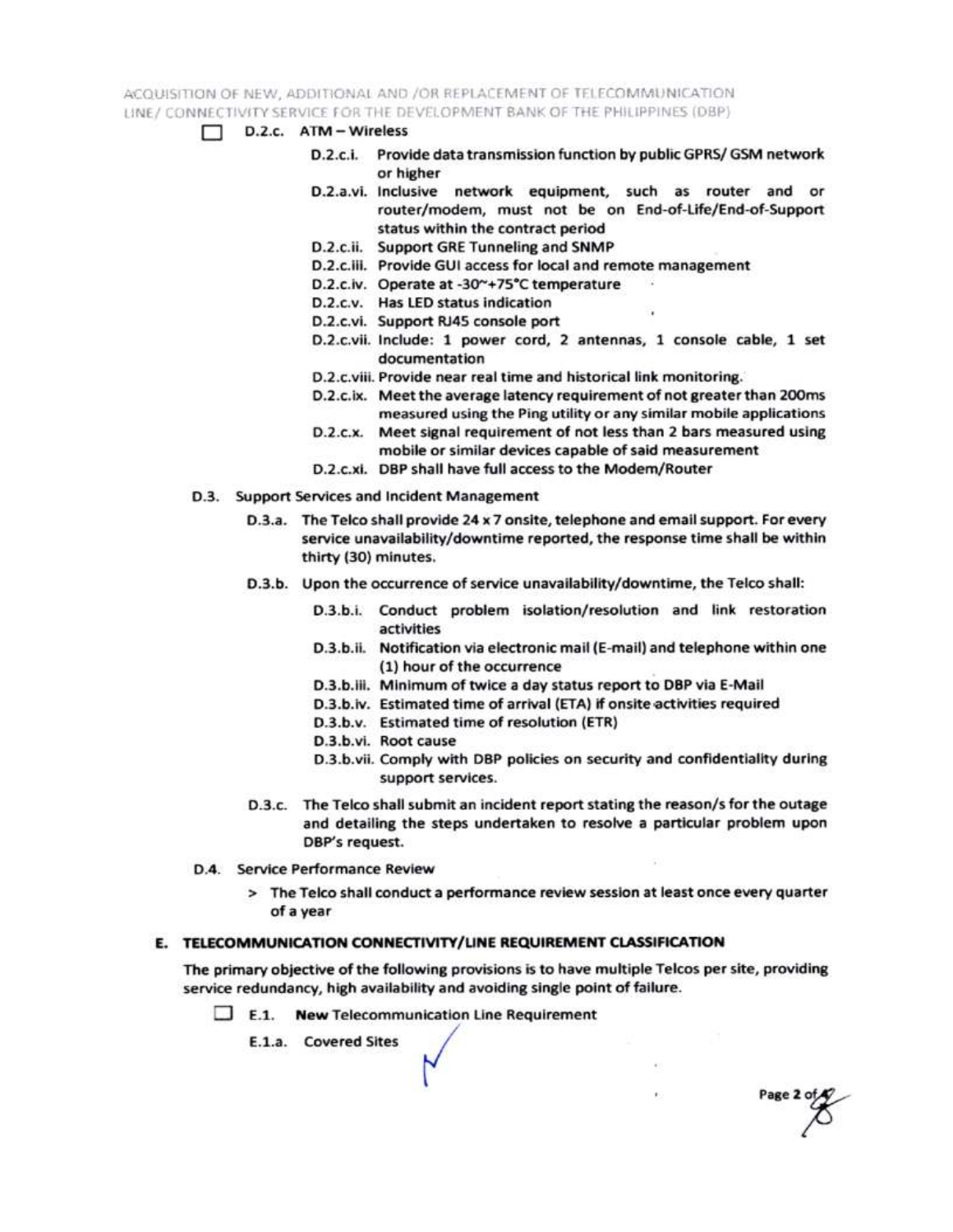ACQUISITION OF NEW, ADDITIONAL AND /OR REPLACEMENT OF TELECOMMUNICATION LINE/ CONNECTIVITY SERVICE FOR THE DEVELOPMENT BANK OF THE PHILIPPINES (DBP)

> New remotes sites

#### E.1.b. Telco Selection Criteria

- > Telecommunication Line for Branch Office
	- E.1.b.i. Two (2) different Telcos (Telco A and Telco B) shall be selected
	- E.1.b.ii. Telco A is the lowest (winning) provider
	- E.1.b.iii. Telco B is the second lowest provider
- > Telecommunication Line for Additional ATM Facility of a Branch Office
	- E.1.b.iv. The Telco must be different from the one which has the majority or most of the telecommunication connectivity services provided for the ATM/s of that Branch Office
- E.2. Additional Telecommunication Line Requirement Ð
	- E.2.a. Covered Sites
		- > For existing sites with existing telecommunication line/s
	- E.2.b. Telco Exception
		- > The Telco/s of the existing line/s servicing the site shall not be invited and will not be allowed to participate
- $\sqrt{ }$ E.3. Replacement Telecommunication Line Requirement
	- E.3.a. Covered Sites
		- > For existing sites with existing telecommunication line/s
	- E.3.b. Telco Exception
		- E.3.b.i. For Telco Redundancy Replacement
			- > The Telco of the existing line/s servicing the site including the one to be replaced shall not be invited and will not be allowed to participate
		- E.3.b.ii. Replacement for the Purpose of Telecommunication Line Capacity (Bandwidth) Upgrade
			- > The Telco of the other existing line/s servicing the site (i.e., other than the one to be replaced) shall not be invited and will not be allowed to participate
		- E.3.b.iii. For Wireless to Wired Facility Replacement
			- > The Telco of the other existing line/s servicing the site (i.e., other than the one to be replaced) shall not be invited and will not be allowed to participate

#### **F. DISCONTINUANCE OF SERVICE**

DBP can opt to discontinue the service within the contract period without pre-termination fee/s, if the Telco provider fails to meet the required minimum availability of service, specified in item D.1, for three (3) consecutive months (3-strike rule)

**G. PAYMENT** 

The payment shall be in a monthly basis every after the service acceptance.

Page 3 6t